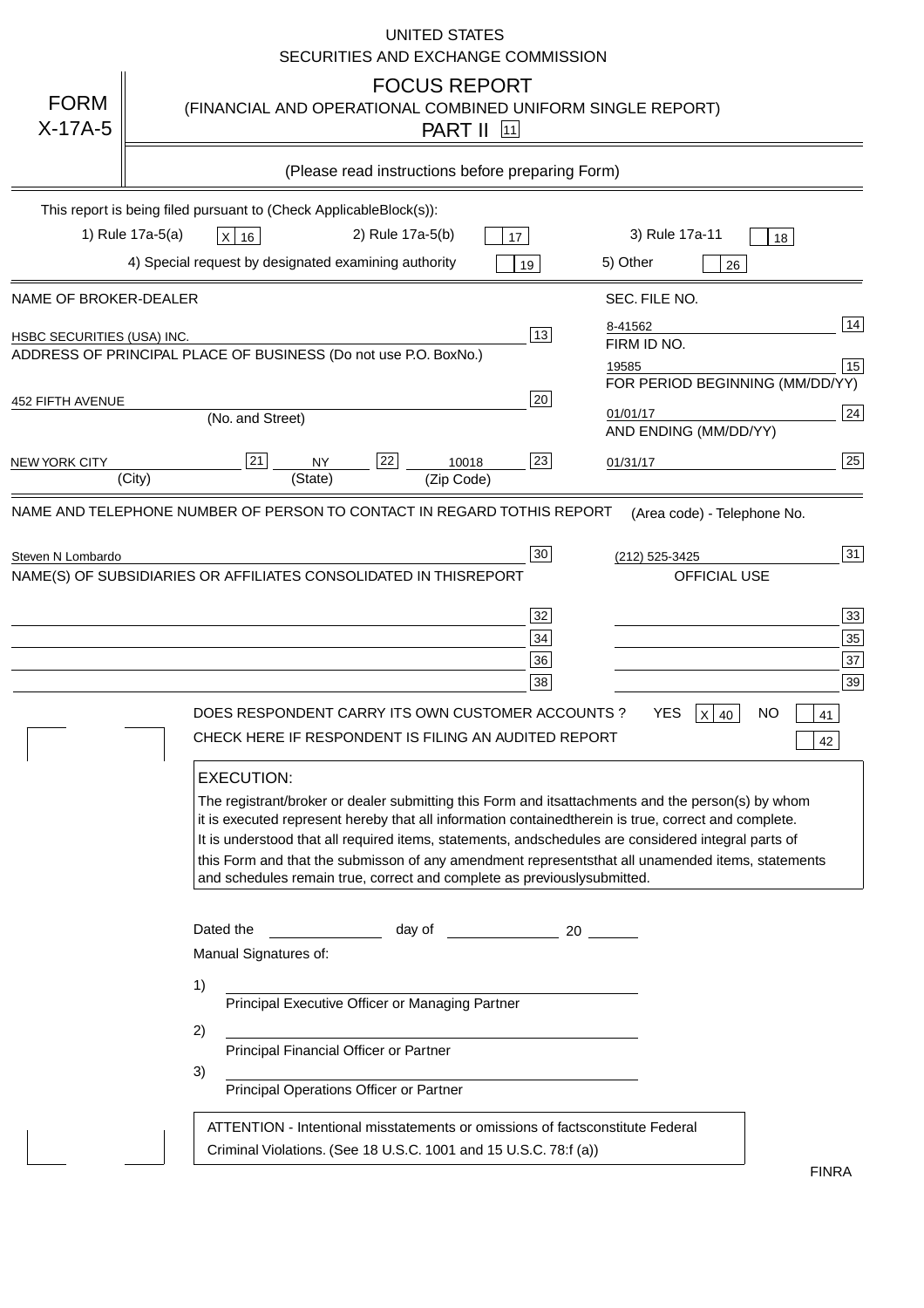BROKER OR DEALER

HSBC SECURITIES (USA) INC.

 $01/31/17$ 

as of

## STATEMENT OF SEGREGATION REQUIREMENTS AND FUNDS IN SEGREGATION FOR CUSTOMERS TRADING ON U.S. COMMODITY EXCHANGES

| SEGREGATION REQUIREMENTS (Section 4d(2) of the CEAct)                                          |                   |                    |          |
|------------------------------------------------------------------------------------------------|-------------------|--------------------|----------|
| 1. Net ledger balance                                                                          |                   |                    |          |
| A. Cash                                                                                        | \$                | 79,324,046 7010    |          |
| B. Securities (at market)                                                                      |                   | 1,026,003,460 7020 |          |
| 2. Net unrealized profit (loss) in open futures contracts<br>traded on a contract market       |                   | 162,761,693 7030   |          |
| 3. Exchange traded options                                                                     |                   |                    |          |
| A. Add market value of open option contracts purchased on a<br>contract market                 |                   | 66,521,238 7032    |          |
| B. Deduct market value of open option contracts granted (sold)<br>on a contract market         |                   | 48,555,807) 7033   |          |
| 4. Net equity (deficit) (add lines 1, 2, and 3)                                                |                   | 1,286,054,630 7040 |          |
| 5. Accounts liquidating to a deficit and accounts with debit<br>balances                       |                   |                    |          |
| - gross amount                                                                                 | 7045<br>6,020,748 |                    |          |
|                                                                                                |                   |                    |          |
| Less: amount offset by customer owned securities                                               | $6,020,154)$ 7047 | 594                | 7050     |
| 6. Amount required to be segregated (add lines 4 and 5)                                        | \$                | 1,286,055,224      | 7060     |
|                                                                                                |                   |                    |          |
| FUNDS IN SEGREGATED ACCOUNTS                                                                   |                   |                    |          |
| 7. Deposited in segregated funds bank accounts                                                 |                   |                    |          |
| A. Cash                                                                                        |                   | 49,495,638 7070    |          |
| B. Securities representing investments of customers' funds<br>(at market)                      |                   | $\Omega$           | 7080     |
| C. Securities held for particular customers or option customers<br>in lieu of cash (at market) |                   | 180,409,344        | 7090     |
| 8. Margins on deposit with derivatives clearing organizations<br>of contract markets           |                   |                    |          |
| A. Cash                                                                                        | \$                | 196,308,123 7100   |          |
| B. Securities representing investments of customers' funds<br>(at market)                      |                   | 11,703 7110        |          |
| C. Securities held for particular customers or option customers<br>in lieu of cash (at market) |                   | 845,594,116 7120   |          |
| 9. Net settlement from (to) derivatives clearing organizations<br>of contract markets          |                   | 60,850,977 7130    |          |
| 10. Exchange traded options                                                                    |                   |                    |          |
| A. Value of open long option contracts                                                         |                   | 66,521,238 7132    |          |
| B. Value of open short option contracts                                                        |                   | 48,555,807 7133    |          |
| 11. Net equities with other FCMs                                                               |                   |                    |          |
| A. Net liquidating equity                                                                      |                   | 18,664,538 7140    |          |
| B. Securities representing investments of customers' funds<br>(at market)                      |                   |                    | 7160     |
| C. Securities held for particular customers or option customers<br>in lieu of cash (at market) |                   |                    | 7170     |
| 12. Segregated funds on hand (describe:                                                        |                   |                    | $0$ 7150 |
| 13. Total amount in segregation (add lines 7 through 12)                                       |                   | 1,369,299,870 7180 |          |
| 14. Excess (deficiency) funds in segregation (subtract line 6<br>from line 13)                 | £                 | 83,244,646 7190    |          |
| 15. Management Target Amount for Excess funds in segregation                                   | S                 | 70,000,000 7194    |          |
| 16. Excess (deficiency) funds in segregation over (under) Management Target Amount Excess      | \$                | 13,244,646 7198    |          |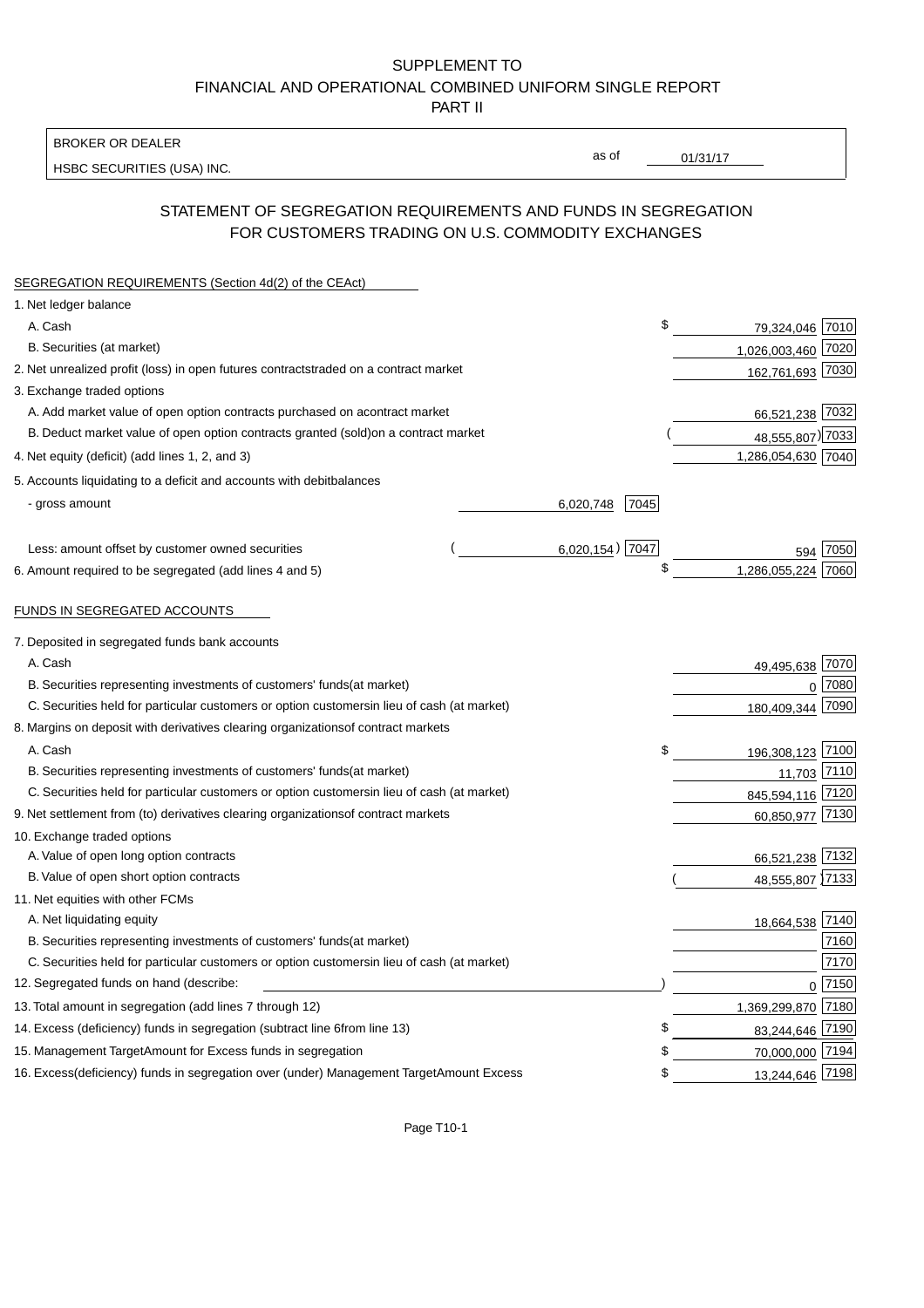PART II

 $\overline{\phantom{a}}$ 

| <b>BROKER OR DEALER</b>                                                                                  | as of             |          |           |
|----------------------------------------------------------------------------------------------------------|-------------------|----------|-----------|
| HSBC SECURITIES (USA) INC.                                                                               |                   | 01/31/17 |           |
| STATEMENT OF SEGREGATION REQUIREMENTS AND FUNDS IN SEGREGATION<br>FOR CUSTOMERS' DEALER OPTIONS ACCOUNTS |                   |          |           |
| 1. Amount required to be segregated in accordance<br>with Commission regulation 32.6                     | \$                |          | 7200<br>0 |
| 2. Funds in segregated accounts                                                                          |                   |          |           |
| A. Cash                                                                                                  | \$<br> 7210 <br>0 |          |           |
| B. Securities (at market)<br>C. Total                                                                    | 7220<br>0         |          | 7230<br>U |
| 3. Excess (deficiency) funds in segregation                                                              |                   |          |           |
| (subtract line 2.C from line 1)                                                                          |                   |          | 0 7240    |

 $\overline{1}$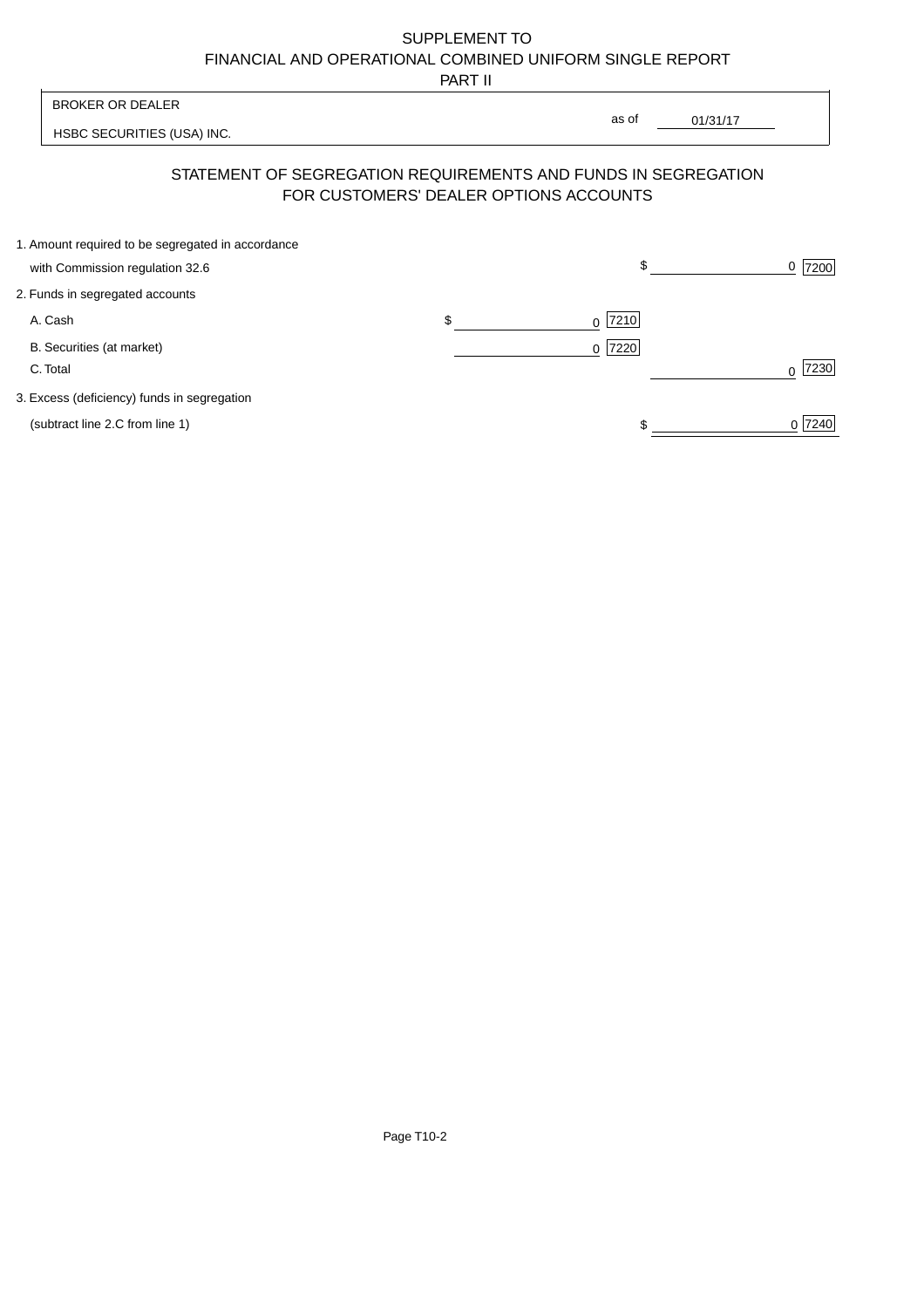PART II

as of

HSBC SECURITIES (USA) INC. The state of the second of the second of the second of the second of the second of the second of the second of the second of the second of the second of the second of the second of the second of

## STATEMENT OF SECURED AMOUNTS AND FUNDS HELD IN SEPARATE ACCOUNTS PURSUANT TO COMMISSION REGULATION 30.7

#### FOREIGN FUTURES AND FOREIGN OPTIONS SECURED AMOUNTS

BROKER OR DEALER

| Amount required to be set aside pursuant to law, rule or<br>regulation of a foreign government<br>or a rule of a self-regulatory organization authorized<br>thereunder |                                   |                 | \$<br>O.          | 7305         |
|------------------------------------------------------------------------------------------------------------------------------------------------------------------------|-----------------------------------|-----------------|-------------------|--------------|
| 1. Net ledger balance - Foreign Futures and Foreign Option Trading - All Customers<br>A. Cash                                                                          |                                   |                 | \$<br>93,939,190  | 7315         |
| <b>B.</b> Securities<br>(at market)                                                                                                                                    |                                   |                 | 91,598,461        | 7317         |
| 2. Net unrealized profit (loss) in open futures contracts traded on a foreign                                                                                          | board of trade                    |                 | (8,239,623)       | 7325         |
| 3. Exchange traded options                                                                                                                                             |                                   |                 |                   |              |
| A. Market value of open option contracts purchased on a foreign board of trade<br>B. Market value of open contracts granted (sold) on a foreign board of trade         |                                   |                 | 0<br><sup>0</sup> | 7335<br>7337 |
| 4. Net equity (deficit) (add lines 1.2. and 3.)                                                                                                                        |                                   |                 | \$<br>177,298,028 | 7345         |
| 5. Accounts liquidating to a deficit and accounts with                                                                                                                 |                                   |                 |                   |              |
| debit balances - gross<br>amount                                                                                                                                       |                                   | 7351<br>895,194 |                   |              |
| Less: amount offset by customer owned securities                                                                                                                       |                                   | 895,194) 7352   |                   | 7354         |
| 6. Amount required to be set aside as the secured amount - Net Liquidating                                                                                             | Equity Method (add lines 4 and 5) |                 | \$<br>177,298,028 | 7355         |
| 7. Greater of amount required to be set aside pursuant to foreign jurisdiction (above) or                                                                              | line 6.                           |                 | \$<br>177,298,028 | 7360         |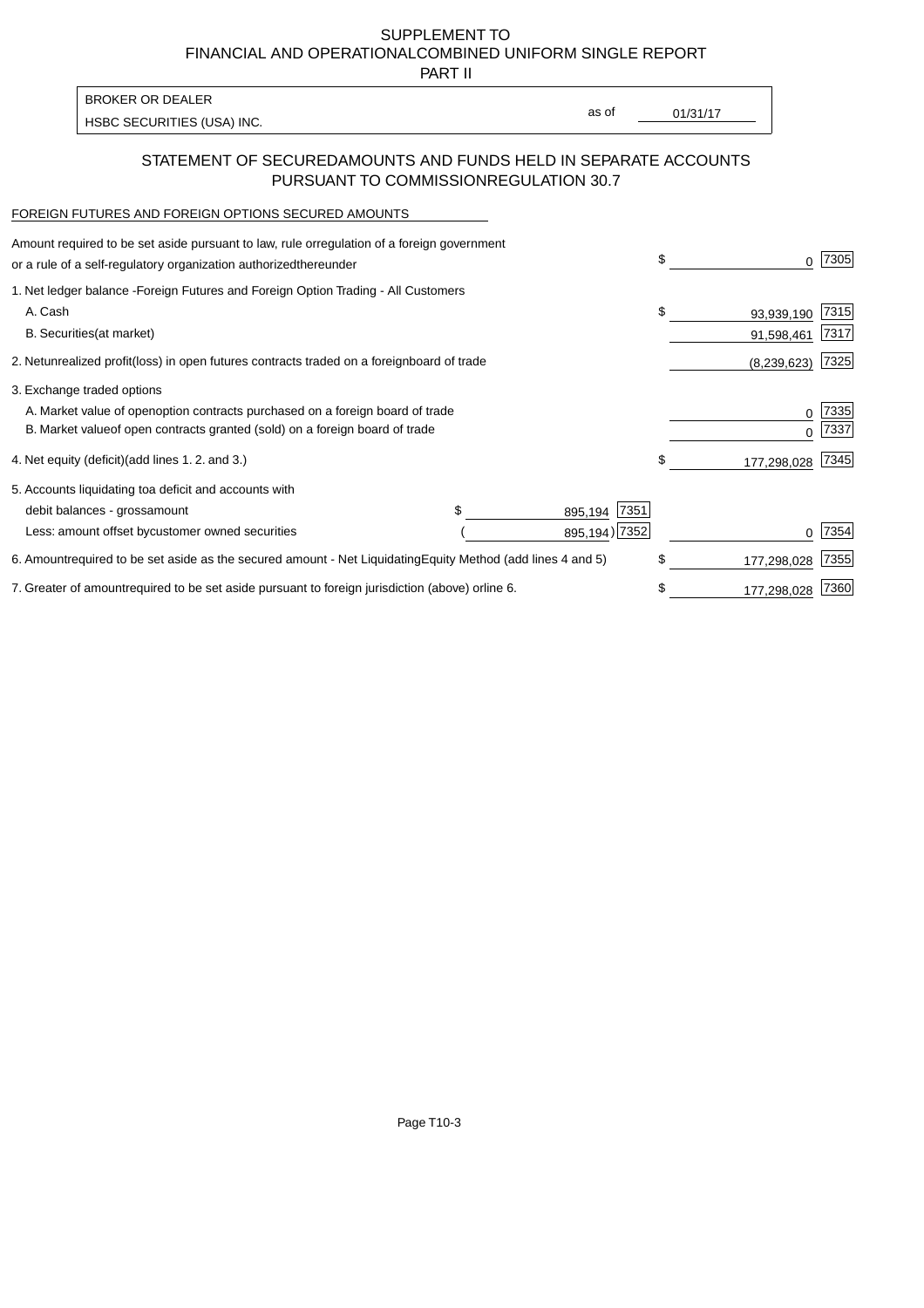PART II

| <b>BROKER OR DEALER</b>                                                                                                                                                                                                                                                        |                          |                 |                  |                 |
|--------------------------------------------------------------------------------------------------------------------------------------------------------------------------------------------------------------------------------------------------------------------------------|--------------------------|-----------------|------------------|-----------------|
| HSBC SECURITIES (USA) INC.                                                                                                                                                                                                                                                     | as of                    | 01/31/17        |                  |                 |
|                                                                                                                                                                                                                                                                                |                          |                 |                  |                 |
| STATEMENT OF SECURED AMOUNTS AND FUNDS HELD IN SEPARATE<br>PURSUANT TO COMMISSION REGULATION 30.7                                                                                                                                                                              |                          | <b>ACCOUNTS</b> |                  |                 |
| FUNDS DEPOSITED IN SEPARATE REGULATION 30.7 ACCOUNTS                                                                                                                                                                                                                           |                          |                 |                  |                 |
| 1. Cash in banks                                                                                                                                                                                                                                                               |                          |                 |                  |                 |
| A. Banks located in the United States                                                                                                                                                                                                                                          | \$<br>7500<br>77,797,941 |                 |                  |                 |
| B. Other banks qualified under Regulation 30.7                                                                                                                                                                                                                                 |                          |                 |                  |                 |
| 7510<br>Name(s):<br><b>HARRIS TRUST</b>                                                                                                                                                                                                                                        | $0$ 7520 \$              |                 |                  | 77,797,941 7530 |
| 2. Securities                                                                                                                                                                                                                                                                  |                          |                 |                  |                 |
| A. In safekeeping with banks located in the United States                                                                                                                                                                                                                      | \$<br>35,761,540 7540    |                 |                  |                 |
| B. In safekeeping with other banks qualified under Regulation<br>30.7                                                                                                                                                                                                          |                          |                 |                  |                 |
| 7550<br>Name(s):<br><b>HARRIS TRUST</b>                                                                                                                                                                                                                                        | $0$ 7560                 |                 |                  | 35,761,540 7570 |
| 3. Equities with registered futures commission merchants                                                                                                                                                                                                                       |                          |                 |                  |                 |
| A. Cash                                                                                                                                                                                                                                                                        | \$<br>$0$ 7580           |                 |                  |                 |
| <b>B.</b> Securities                                                                                                                                                                                                                                                           | 7590<br>0                |                 |                  |                 |
| C. Unrealized gain (loss) on open futures contracts                                                                                                                                                                                                                            | 7600<br>0                |                 |                  |                 |
| D. Value of long option contracts                                                                                                                                                                                                                                              | $0$ 7610                 |                 |                  |                 |
| E. Value of short option contracts                                                                                                                                                                                                                                             | $0)$ 7615                |                 |                  | 0 7620          |
| 4. Amounts held by clearing organizations of foreign boards of<br>trade                                                                                                                                                                                                        |                          |                 |                  |                 |
| Name(s):<br>7630                                                                                                                                                                                                                                                               |                          |                 |                  |                 |
| A. Cash                                                                                                                                                                                                                                                                        | \$<br>7640               |                 |                  |                 |
| <b>B.</b> Securities                                                                                                                                                                                                                                                           | 7650                     |                 |                  |                 |
| C. Amount due to (from) clearing organizations - daily<br>variation                                                                                                                                                                                                            | 7660                     |                 |                  |                 |
| D. Value of long option contracts                                                                                                                                                                                                                                              | 7670                     |                 |                  |                 |
| E. Value of short option contracts                                                                                                                                                                                                                                             | ) 7675                   |                 |                  | 7680            |
| 5. Amounts held by members of foreign boards of trade<br>Name(s):<br>7690                                                                                                                                                                                                      |                          |                 |                  |                 |
| A. Cash                                                                                                                                                                                                                                                                        | \$<br>51,789,544 7700    |                 |                  |                 |
| <b>B.</b> Securities                                                                                                                                                                                                                                                           | 55,836,921<br> 7710      |                 |                  |                 |
| C. Unrealized gain (loss) on open futures contracts                                                                                                                                                                                                                            | $(8,239,623)$ 7720       |                 |                  |                 |
| D. Value of long option contracts                                                                                                                                                                                                                                              | $0$  7730                |                 |                  |                 |
| E. Value of short option contracts                                                                                                                                                                                                                                             | $_0$ ) 7735              |                 |                  | 99,386,842 7740 |
| 6. Amounts with other depositories designated by a foreign<br>board of trade<br>7750<br>Name(s):                                                                                                                                                                               |                          |                 |                  | 0 7760          |
| 7. Segregated funds on hand (describe:<br><u>state and the state of the state of the state of the state of the state of the state of the state of the state of the state of the state of the state of the state of the state of the state of the state of the state of the</u> |                          |                 |                  | 0 7765          |
| 8. Total funds in separate section 30.7 accounts                                                                                                                                                                                                                               |                          | \$              | 212,946,323 7770 |                 |
| 9. Excess (deficiency) set Aside Funds for Secured Amount (subtract Line 7 Secured                                                                                                                                                                                             |                          |                 |                  |                 |
| Statement page T10-3 from Line 8)                                                                                                                                                                                                                                              |                          |                 |                  | 35,648,295 7380 |
| 10. Management Target Amount for Excess funds in separate section 30.7 accounts                                                                                                                                                                                                |                          | \$              |                  | 25,000,000 7780 |
|                                                                                                                                                                                                                                                                                |                          |                 |                  |                 |
| 11. Excess (deficiency) funds in separate 30.7 accounts over (under) Management Target                                                                                                                                                                                         |                          | \$              |                  | 10,648,295 7785 |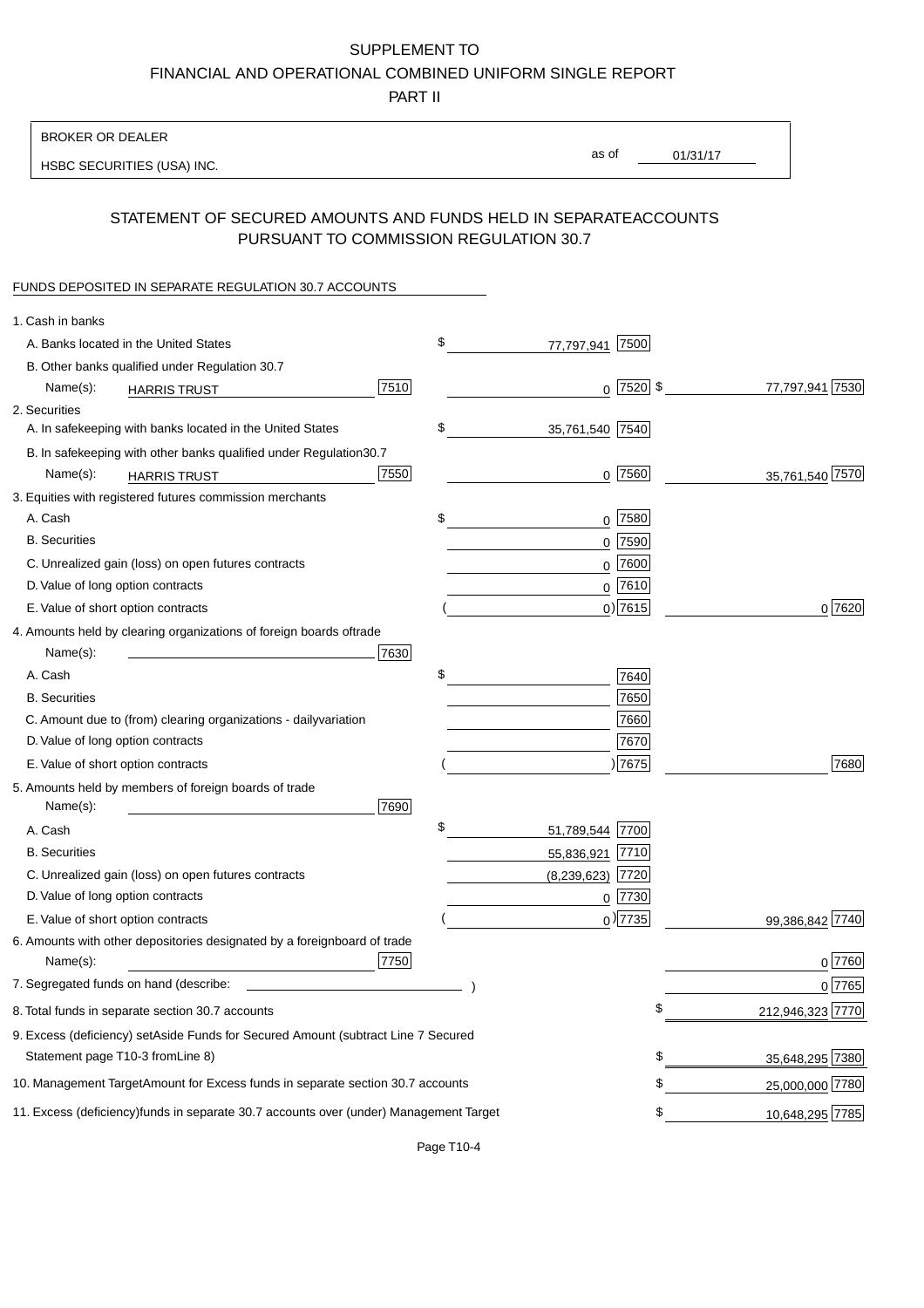PART II

HSBC SECURITIES (USA) INC. The state of the second second second second second second second second second second second second second second second second second second second second second second second second second sec BROKER OR DEALER

as of

### STATEMENT OF CLEARED SWAPS CUSTOMER SEGREGATION REQUIREMENTS AND FUNDS IN CLEARED SWAPS CUSTOMER ACCOUNTS UNDER 4D(F) OF THE CEA

| <b>Cleared Swaps Customer Requirements</b>                                                                  |    |                       |
|-------------------------------------------------------------------------------------------------------------|----|-----------------------|
| 1. Net ledger balance                                                                                       |    |                       |
| A. Cash                                                                                                     | \$ | 456,486,176 8500      |
| B. Securities (at market)                                                                                   |    | 793,213,894 8510      |
| 2. Net unrealized profit (loss) in open cleared swaps                                                       |    | (102,761,544) 8520    |
| 3. Cleared swaps options                                                                                    |    |                       |
| A. Market value of open cleared swaps option contracts purchased                                            |    | 0   8530              |
| B. Market value of open cleared swaps option contracts granted (sold)                                       |    | $0)$ 8540             |
| 4. Net equity (deficit) (add lines 1, 2, and 3)                                                             | \$ | 1,146,938,526 8550    |
| 5. Accounts liquidating to a deficit and accounts with                                                      |    |                       |
| 20,988,608 8560<br>debit balances - gross<br>\$<br>amount                                                   |    |                       |
| 20,930,404) 8570<br>Less: amount offset by customer owned securities                                        |    | 58,204 8580           |
| 6. Amount required to be segregated for cleared swaps customers (add lines 4 and 5)                         | S  | 1,146,996,730 8590    |
| Funds in Cleared Swaps Customer Segregated Accounts                                                         |    |                       |
| 7. Deposited in cleared swaps customer segregated accounts at banks                                         |    |                       |
| A. Cash                                                                                                     | \$ | 7,154,466 8600        |
| B. Securities representing investments of cleared swaps customers' funds (at market)                        |    | 0 8610                |
| C. Securities held for particular cleared swaps customers in lieu of cash (at market)                       |    | 8620<br>4,467,447     |
| 8. Margins on deposit with derivatives clearing organizations in cleared swaps customer segregated accounts |    |                       |
| A. Cash                                                                                                     |    | 511,322,247 8630      |
| representing investments of cleared swaps customers' funds (at market)<br><b>B.</b> Securities              |    | 8640<br>0             |
| C. Securities held for particular cleared swaps customers in lieu of cash (at market)                       |    | 8650<br>788,746,447   |
| 9. Net settlement from (to) derivatives clearing organizations                                              |    | $(49, 465, 843)$ 8660 |
| 10. Cleared swaps options                                                                                   |    |                       |
| A. Value of open cleared swaps long option contracts                                                        |    | $0^{8670}$            |
| B. Value of open cleared swaps short option contracts                                                       |    | $0$ ) 8680            |
| 11. Net equities with other FCMs                                                                            |    |                       |
| A. Net liquidating equity                                                                                   |    | $0^{8690}$            |
| B. Securities representing investments of cleared swaps customers' funds (at market)                        |    | $0^{8700}$            |
| C. Securities held for particular cleared swaps customers in lieu of cash (at market)                       |    | 0 8710                |
| 12. Cleared swaps customer funds on hand (describe:                                                         |    | $0 \;  8715 $         |
| 13. Total amount in cleared swaps customer segregation (add lines 7 through 12)                             | S  | 1,262,224,764 8720    |
| 14. Excess (deficiency) funds in cleared swaps customer segregation (subtract line 6 from line 13)          |    | 115,228,034 8730      |
| 15. Management Target Amount for Excess funds in cleared swaps segregated accounts                          | \$ | 100,000,000 8760      |
| 16. Excess<br>(deficiency) funds in cleared swaps customer segregated accounts over                         |    |                       |
| <b>Management Target Excess</b><br>(under)                                                                  | \$ | 15,228,034 8770       |